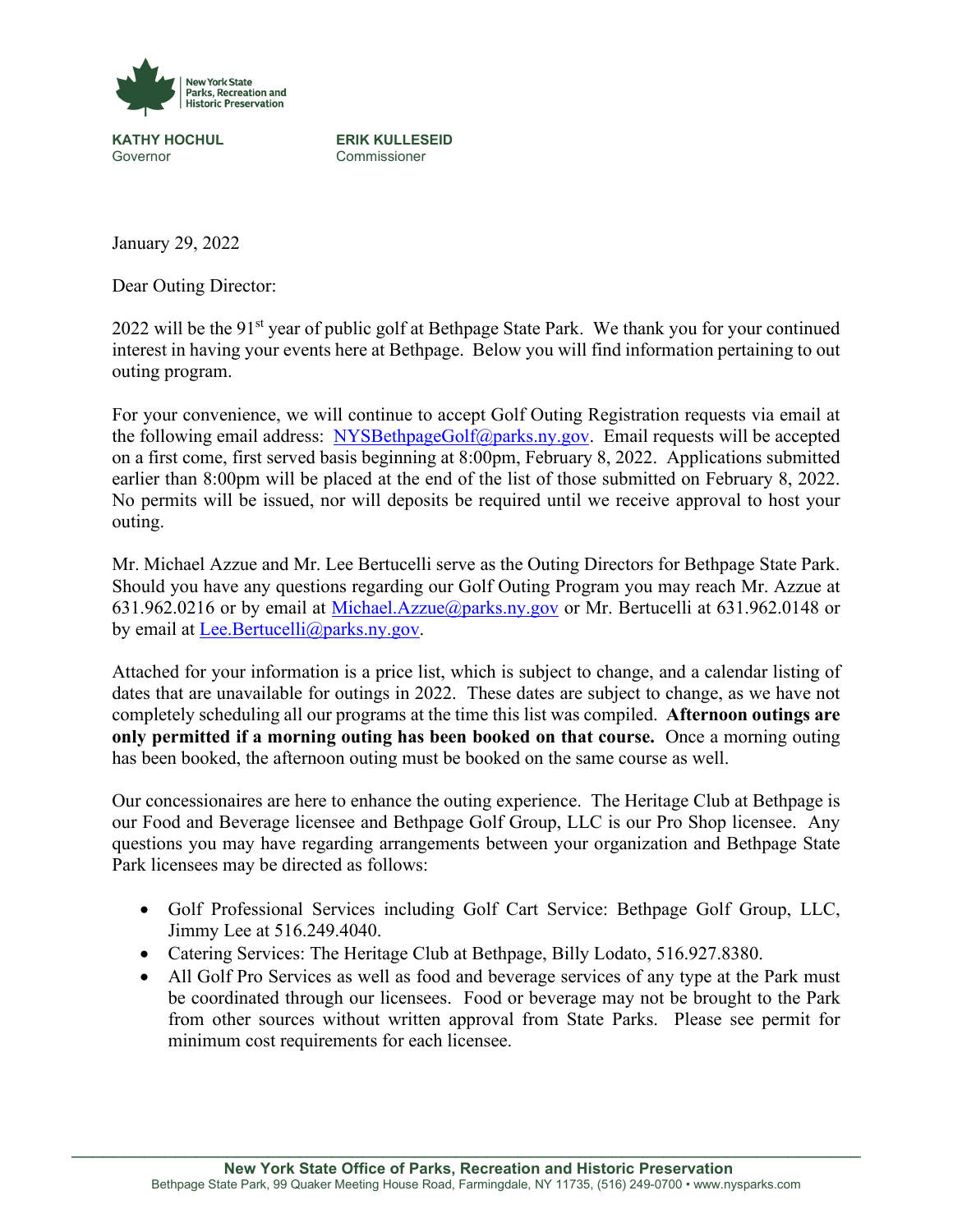# **Golf Outing Registration Regulations:**

• Only one (1) outing for each group or organization. Additional outings may be booked if openings exist, beginning February 28, 2022.

As you know, New York State Parks also hosts golf outings at both our Montauk Downs and Sunken Meadow State Park golf facilities. Golf Outings at Sunken Meadow are booked on a first come, first served basis. Should you have any questions regarding the Golf Outing Program at Sunken Meadow, you may reach Mr. Logan Skipas, the outing coordinator at 631.269.4333.

Golf outings for our Montauk Downs facility are also booked on a first come, first served basis. Applications for outings may be obtained from Mr. Thomas Dess, Director, Montauk Downs State Park. Should you have any questions regarding their Golf Outing Program, you may reach him at 631.668.5000.

Thank you for your continued cooperation and support. We are hopeful to see you and you're outing back here at Bethpage State Park in 2022.

Sincerely,

*Scott Matson*

Scott Matson **Director** Bethpage State Park

Enclosures: 2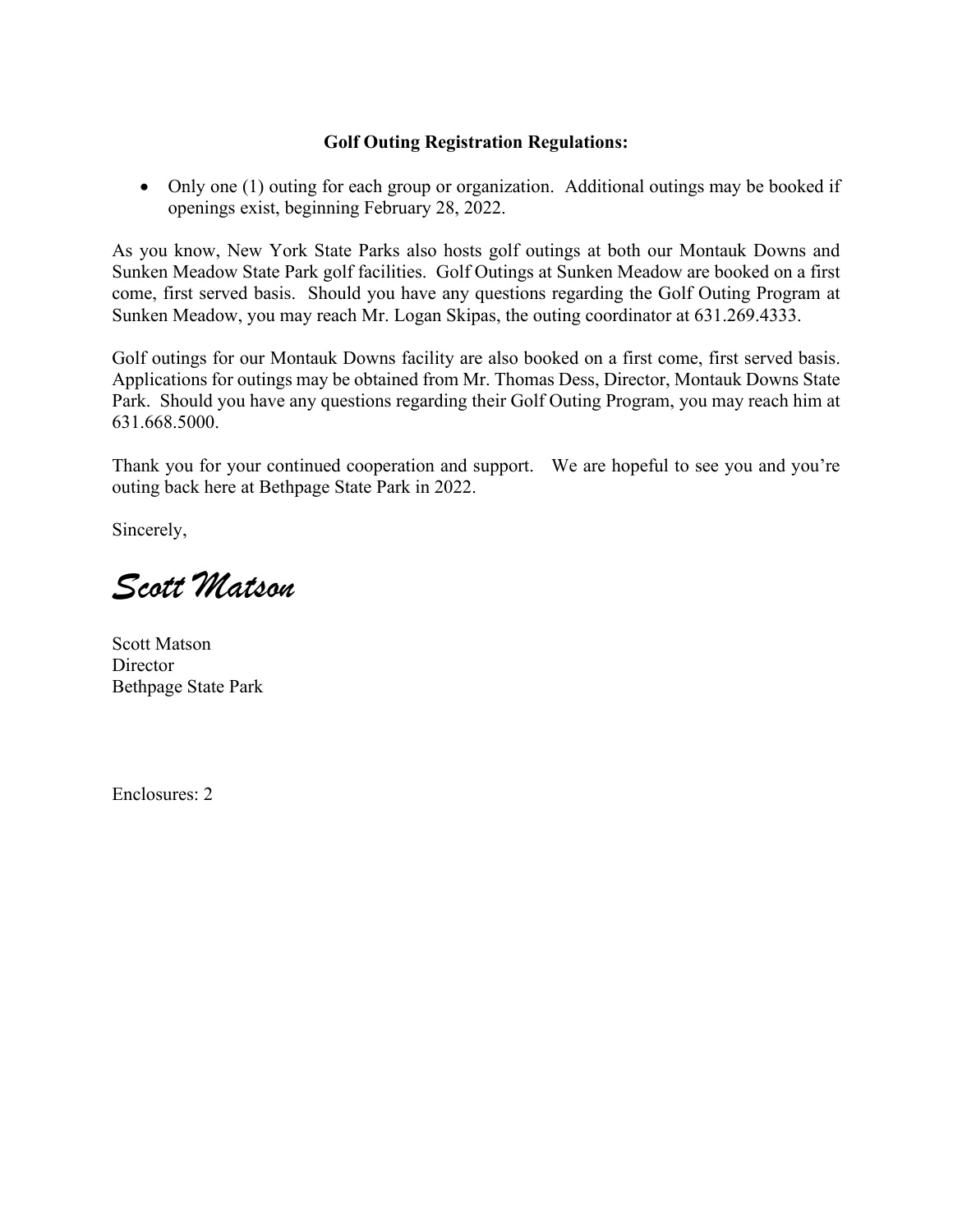



ethpage State Park has earned the reputation as the finest public golf complex in the country. The facility is comprised of five championship golf courses, among them the legendary Black, which hosted the United States Open Championship in 2002 and 2009, The Barclays in 2012 and 2016, and the PGA Championship in 2019 and will host the Ryder Cup in 2025.

The Green Course designed by Devereaux Emmet opened for public play in 1932. The Blue, Red and Black Courses, designed by A. W. Tillinghast, opened between 1935 and 1936. The Yellow Course was designed by Alfred H. Tull and was the fifth and final course opened in 1958.

Bethpage offers several accommodations built to suit your tournament, corporate golf outing or charitable event. Our outing staff, golf professionals at Bethpage Golf Group, LLC, and on-site catering through The Heritage Club at Bethpage are pleased to provide tournament administration and customized events.

Please find the following information included in this package: prices, procedures, and inclusive services for any outing on the Red, Blue, Green and Yellow Courses. To schedule your event, please contact either of our Outing Directors:

Lee Bertucelli – 631.962.0148 or by email at Lee Bertucelli ( $\partial$ ) parks.ny.gov Michael Azzue – 631.962.0216 or by email at [Michael.Azzue@parks.ny.gov](mailto:Michael.Azzue@parks.ny.gov)

If you are interested in hosting an event on the Black Course, please contact the Director of Bethpage State Park, Scott Matson at 631.962.0220.



 $Red$  Course –  $5<sup>th</sup>$  Hole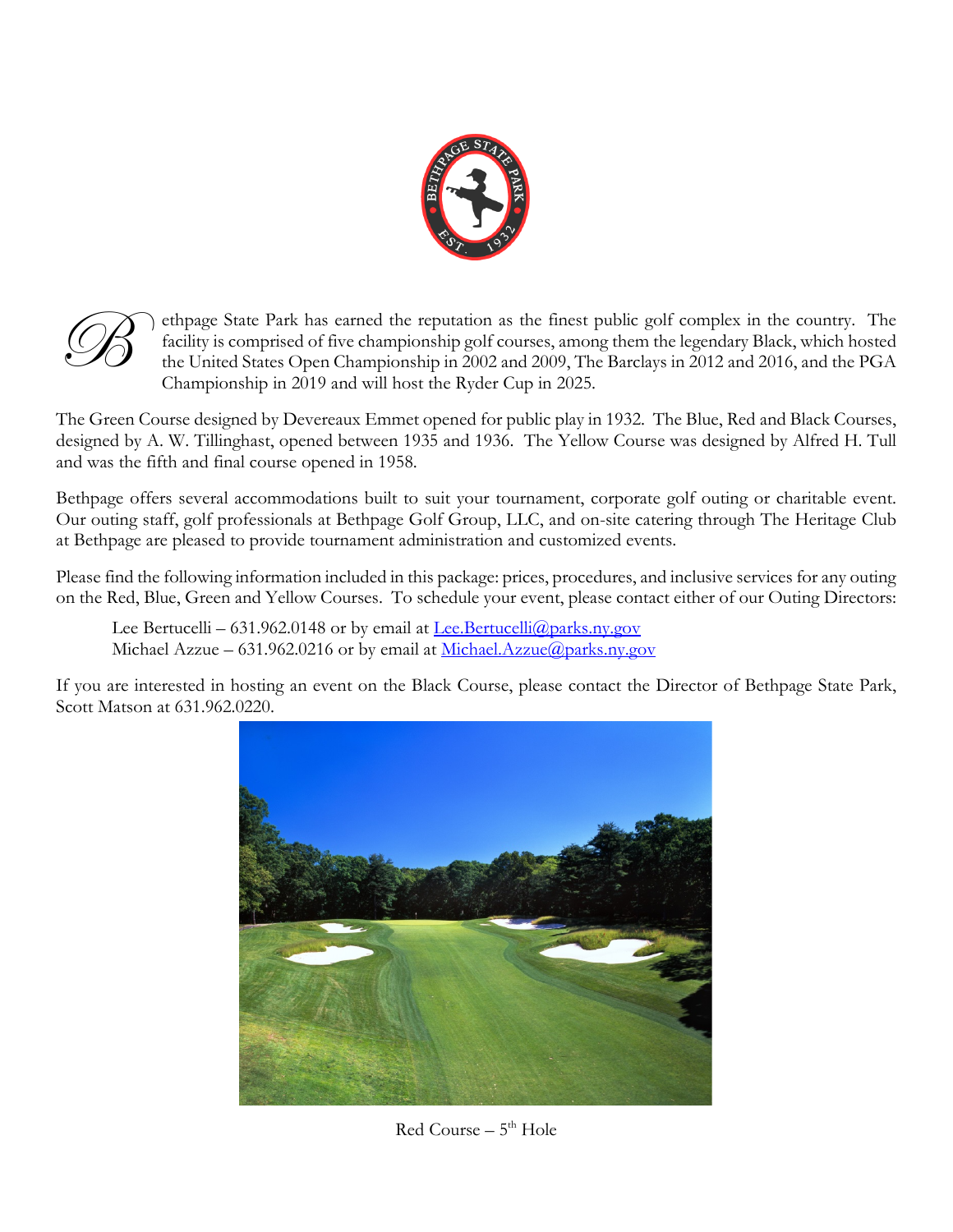# **Optional Services**

Bethpage State Park offers the following services for an additional fee. Please speak with an Outing Director to learn more.

- Tee sponsorship signs placement (provided by the hosting organization)
- Event scoring services
- Outing registration and registration tents
- Golf bag check-in, tagging and placement upon Golf Carts
- Locker Room access, attendant and supplies

## **Food and Beverage Services**

We are pleased to present our catering licensee, The Heritage Club at Bethpage, for your enjoyment. The Heritage Club at Bethpage offers numerous choices and services through their catering office. To set up your event's food and beverage service, please contact Billy Lodato at 516.927.8380 or by email at **blodato@lessings.com**.

## **Golf Professional Services**

Merchandise, putting clinics, golf carts and other golfing services are offered through our Golf Professional licensee, Bethpage Golf Group, LLC. To learn more about the services offered, please contact Jimmy Lee at 516.249.4040.

## **\*Please note that all or some of these services may not be available in the 2022 Season due to COVID Restrictions**.

*Please note that all Outings are required to include both a minimum Pro Shop Fee and a minimum Food Service Fee. Golf carts are mandatory for all Outing participants. These fees are outlined on the following page and details may be arranged through our respective licensees.*



 $Red$  Course –  $18<sup>th</sup>$  Hole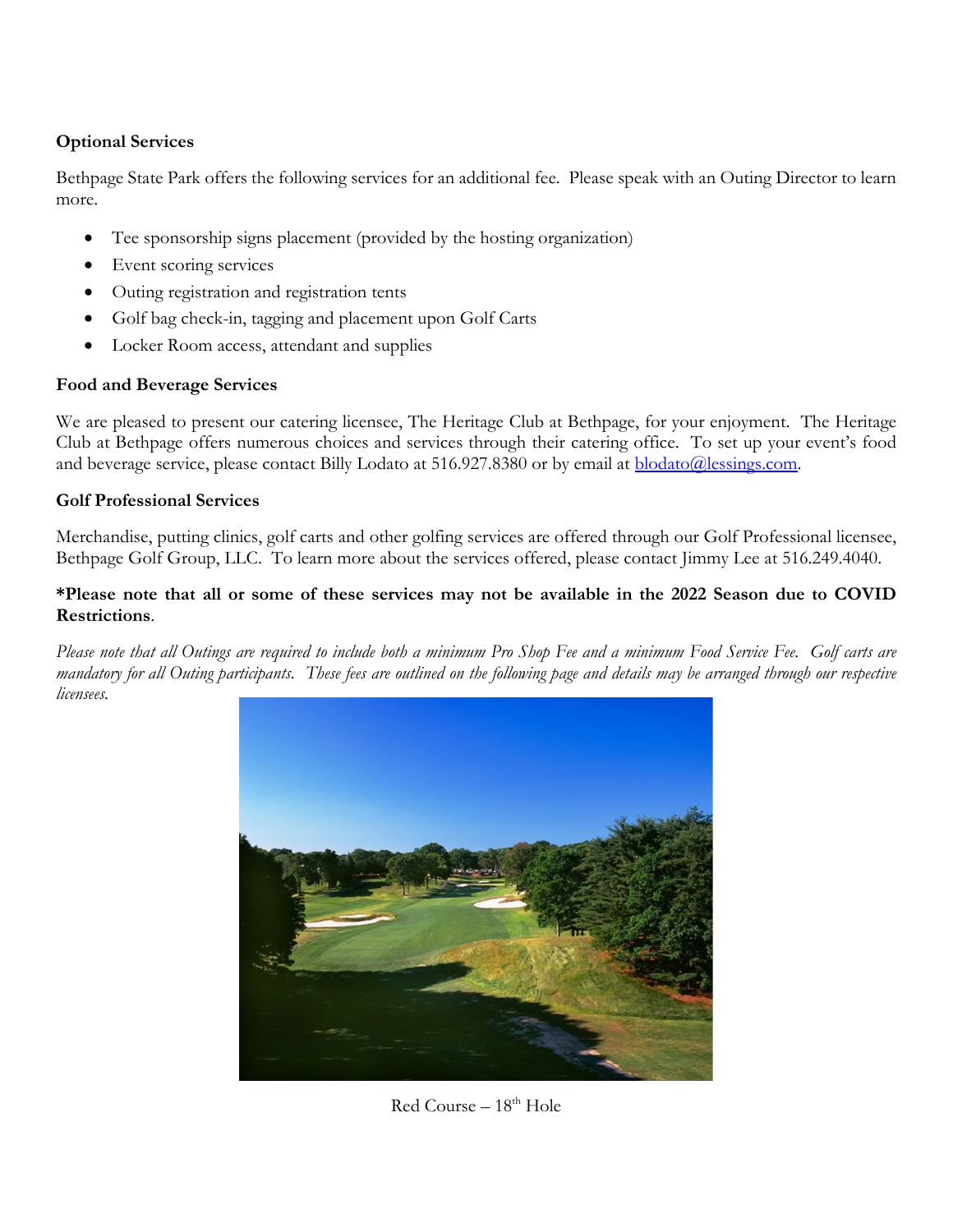# **2022 Outing Fees**

|                                                             |                                                             | Green Fees | Catering | Carts   | Pro Shop | Total    |
|-------------------------------------------------------------|-------------------------------------------------------------|------------|----------|---------|----------|----------|
| Per Player<br>(60+ Players)                                 | <b>Red Course</b><br>Monday - Friday<br>Blue, Green, Yellow | \$65.00    | \$20.00  | \$20.00 | \$15.00  | \$120.00 |
|                                                             | Course<br>Monday - Friday                                   | \$55.00    | \$20.00  | \$20.00 | \$15.00  | \$110.00 |
|                                                             | <b>Red Course</b>                                           |            |          |         |          |          |
| Per Player<br>: – 59 Players)<br>$\mathcal{C}$<br>$\subset$ | Monday - Friday                                             | \$65.00    | \$15.00  | \$20.00 | \$15.00  | \$115.00 |
|                                                             | Saturday & Sunday<br><b>Blue, Green, Yellow</b><br>Course   | \$75.00    | \$15.00  | \$20.00 | \$15.00  | \$125.00 |
|                                                             | Monday - Friday                                             | \$55.00    | \$15.00  | \$20.00 | \$15.00  | \$105.00 |
|                                                             | Saturday & Sunday                                           | \$65.00    | \$15.00  | \$20.00 | \$15.00  | \$115.00 |

### **Rules and Notes**

- All food and beverages, including alcohol, are prohibited from the golf courses, except when purchased from Park's Catering Licensee.
- Spike-less footwear is mandatory.
- Guests are asked to observe all Park rules and regulations governing the Outing. You are asked to respect the rights of your fellow golfers and repair ball marks, replace divots and rake sand traps after use.
- Golf carts are required to be kept at least 20 feet from all greens, collars, and tees.
- The Outing Director and participants are responsible for the pace of play on the golf course. Morning Shotgun Outings are required to complete play, vacate the golf course, and return all golf carts to the Golf Cart Rental area 5¼ hours following the official start of the Outing. Parks' reserve the right to remove Outing participants from the golf course and retain the AM Shotgun deposit if any member of the Outing Group fails to comply with this requirement.